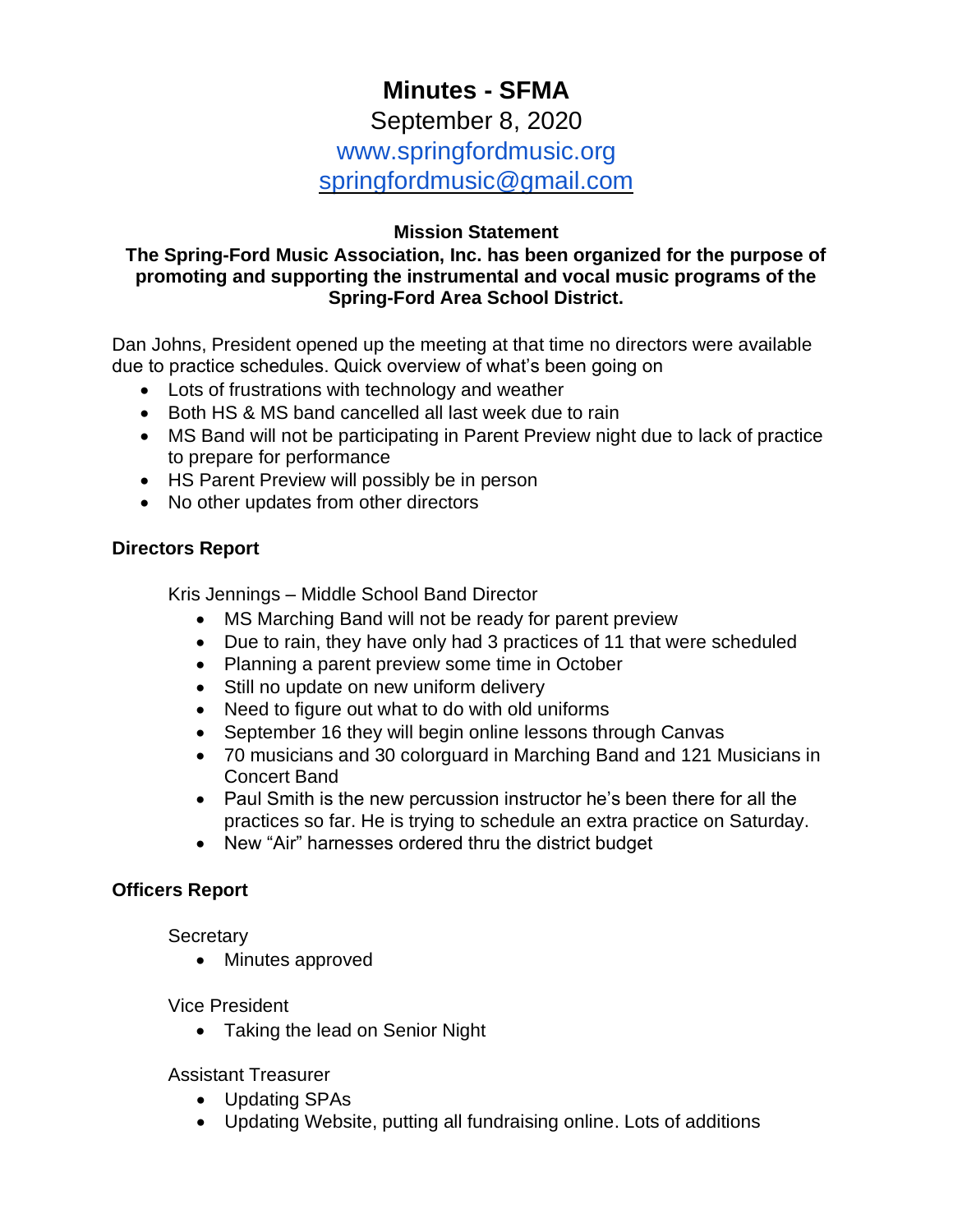**Treasurer** 

- Budget review
- Lots of purchases running through the budget
- Everything is pretty much the same

## **Committee Reports**

Fundraising

- Wawa sale just ended. We will send out delivery information
- Soul Joel's Comedy night out with SNAP is September 24
	- o Will sell Lottery tickets on site
- Lottery calendar sale for November drawings
	- o Great sale for those that don't want to buy something but get a chance to win something.
	- o Will run until October 31
	- o Drawing in November
- Clothing Drive is October  $4<sup>th</sup>$  9am-1pm in 10/12 Parking Lot
- Pie Sale for Thanksgiving will kick off soon
- Mattress and Clothing Drive on hold
- Poinsettia sale in time for holidays
- Electronics sale in time for the holidays
- Ornament sale in time for the holidays
- Ad Book working on layout and scheduling pictures

## Scrip

- Going well
- New app RaiseRight by Scrip
	- o Makes purchasing easier
- Thanks for SCRIPing event Septmenber 17th

Ram Crew/Vehicles

- Band trailer is being used as storage for our props
- Build is going well but now we need help decorating
- Lots of sanding and painting to do
- Thursday band is planning to use the props to practice will need help
- Thanks to everyone for all the help to get the props built

Membership

- Form is online
- 75 members

Uniforms

- Chef jackets are in. We need to start handing out soon
- Blue HS band t-shirts are in and will be handed out soon
- Show Shirts are approved. Will send out request for orders soon.